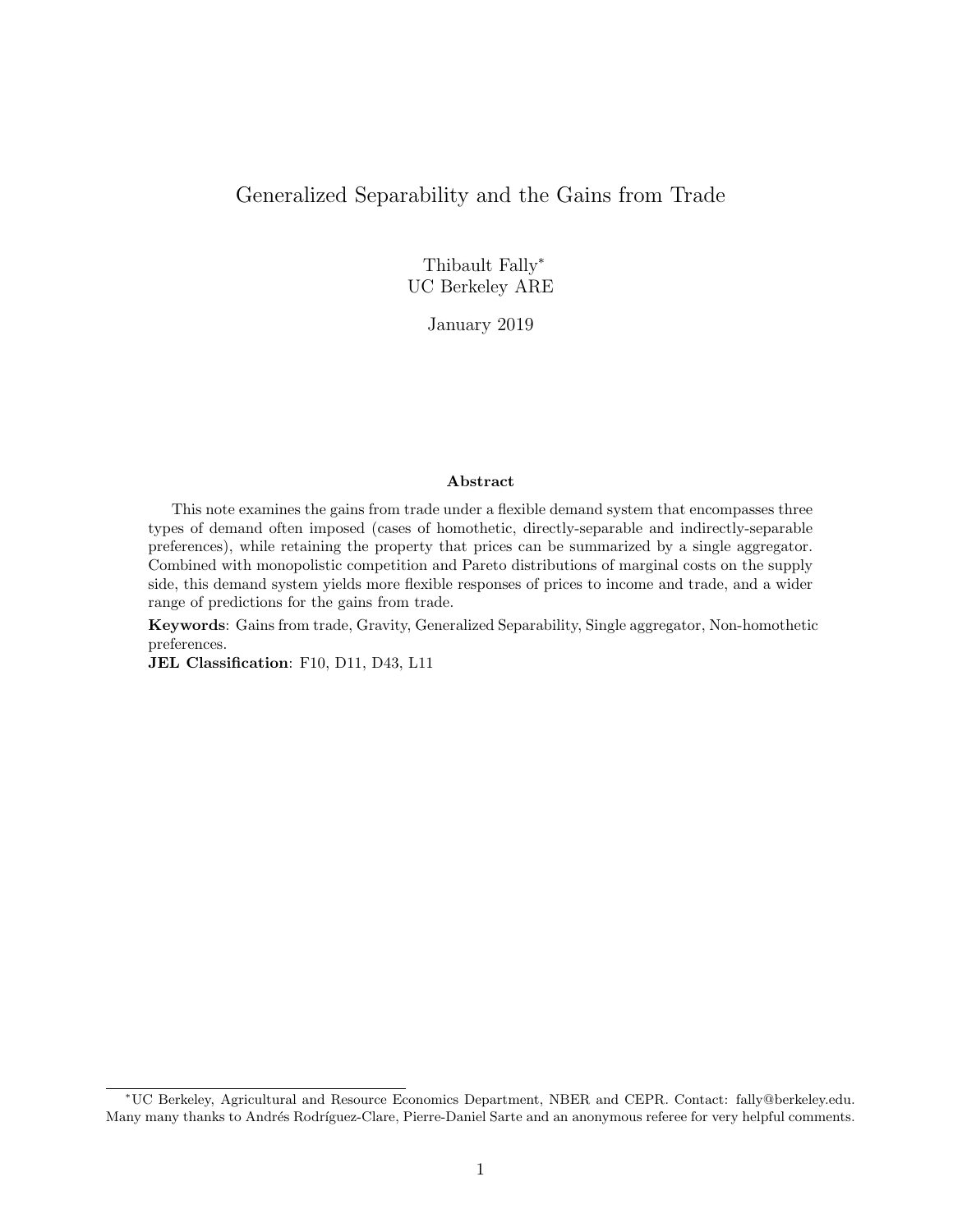# 1 Introduction

How large are the gains from international trade? Following Arkolakis, Costinot and Rodriguez-Clare (2012), a large body of work has examined the gains from trade through the lens of various types of trade models, using import penetration as a sufficient statistic. The conclusions of Arkolakis et al. (2012) have been extended by examining alternative assumptions on both the demand side and the supply side.<sup>1</sup> Looking into the demand side, recent work has shown that it is crucial to depart from homothetic constant-elasticity (CES) preferences to allow for variable markups, and non-trivial price responses.<sup>2</sup> However, existing papers have focused on specific types of preferences. In particular, Arkolakis, Costinot, Donaldson and Rodriguez-Clare (2015, henceforth ACDR) focus on directlyseparable as well as homothetic preferences, whereas Bertoletti, Etro and Simonovska (2018) focus on indirectly-separable preferences.

This paper generalizes these results by considering the generalized Gorman-Pollak demand system<sup>3</sup> which encompasses CES, directly-separable, indirectly separable, and special cases of homothetic preferences.<sup>4</sup> Such demand system allows for more flexible price and income effects than directly or indirectly-separable preferences, while retaining the property that prices can be summarized by a single aggregator (generalized separability), which is particularly convenient under monopolistic competition. This general form of demand has been seldom used—perhaps for the lack of formal statements on integrability conditions, which are now provided in a companion paper (Fally, 2018).<sup>5</sup> On the supply side, the model incorporates standard assumptions of recent trade models (e.g. as in ACDR, Chaney, 2008, Melitz, 2003), monopolistic competition with heterogeneous firms and Pareto distributions of marginal costs.

With generalized Gorman-Pollak demand, the model generates a response of price levels to percapita income, as in Bertoletti et al (2018). Allowing for variable markups and incomplete passthrough of costs to prices, prices do not only depend on marginal costs but also on reservation prices (choke prices) in the destination market, leading to pricing to market. While the supply side is in fact identical to ACDR, here the novel aspect is that choke prices respond to shocks in a way that is less restrictive than in ACDR and Bertoletti et al (2018). Generalized separability allows for a more flexible relationship between the choke price, income levels, and the degree of competition in the destination market, which itself depend on trade costs and proximity to third markets. The gains from trade can still be expressed as a simple function of the changes in import penetration but the formula leads to a wider range of estimates, conditional on markup and trade elasticities. Indirectly-additive preferences provide a lower bound of the gains from trade and homothetic preferences provide a higher

 $1$ See, e.g., Feenstra (2018a) and Costinot and Rodríguez-Clare (2018) for recent surveys.

 $2$ Models extending Melitz (2003) to incorporate variable markups include Arkolakis et al. (2015), Bertoletti et al. (2018), Simonovska (2015), Behrens et al. (2014), Feenstra (2018b), among others.

<sup>3</sup>See Gorman (1972, 1995), Pollak (1972), Fally (2018).

<sup>&</sup>lt;sup>4</sup>This homothetic case corresponds to the homothetic single aggregator (HSA) demand system studied in Matsuyama and Ushchev (2017). It does not encompass but yields the same outcomes as QMOR (Feenstra, 2018b) and implicitlyadditive homothetic preferences (Kimball, 1995) used in ACDR. QMOR and Kimball preferences require not one but two aggregators to fully describe demand patterns.

<sup>5</sup>A recent exception is Bertoletti and Etro (2017).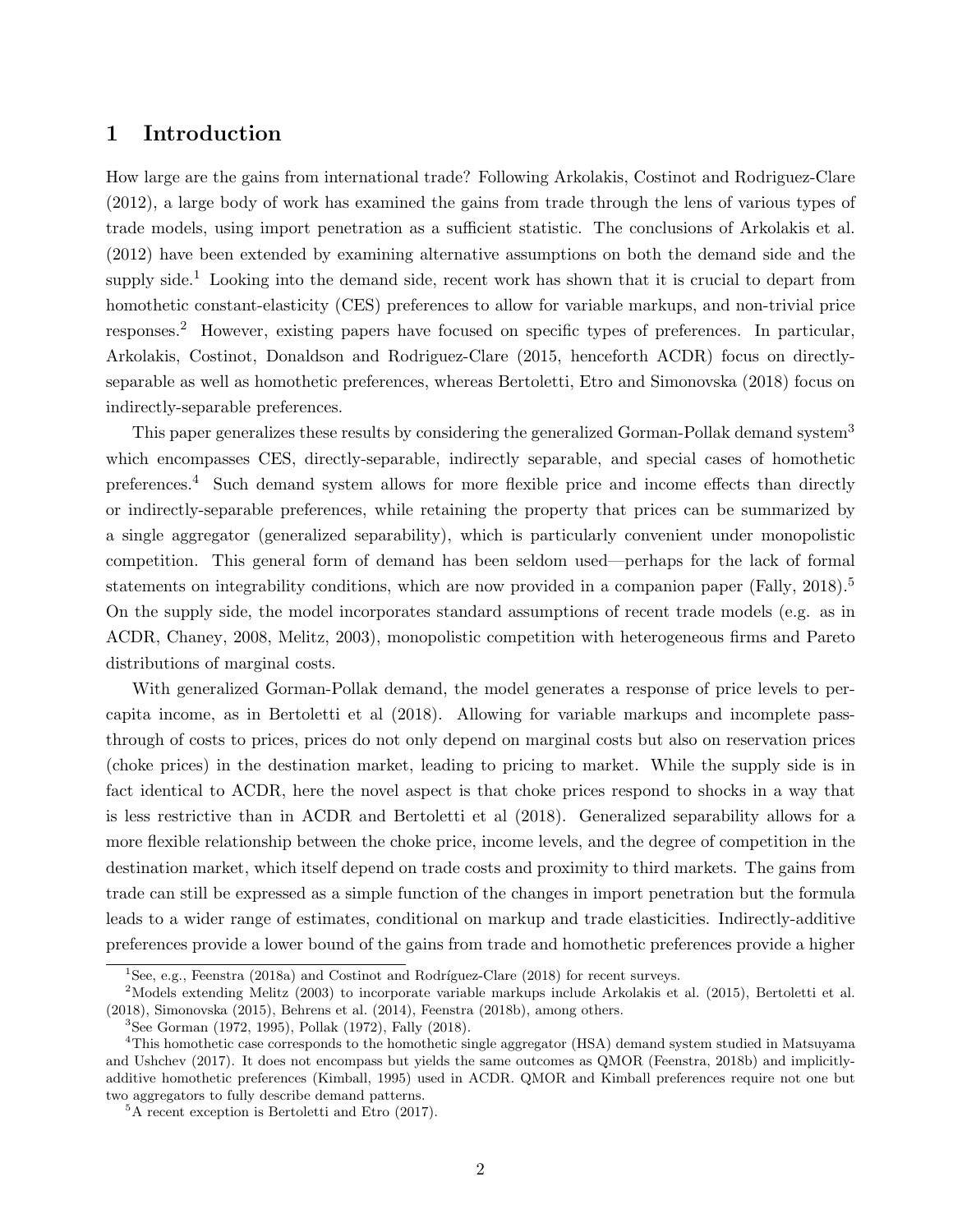bound. Within these bounds, all intermediate outcomes are theoretically possible.

Rather than assuming a specific shape of preferences, these results indicate that more precise estimates of demand systems are necessary to quantify the gains from trade. We can consider a semiparameterization of demand that encompasses directly and indirectly-additive preferences. With this parameterization, the key additional parameter to estimate determines how choke prices vary with income and trade costs. In the concluding section, I argue that such a parameter could be estimated from price responses to trade shocks, controlling for per capita income.

## 2 A flexible demand system

This section describes the demand side, and the next section provides results from the full generalequilibrium model. The notation remains close to Arkolakis et al., 2015 (ACDR), which we can refer to for more details, especially on the supply side.

#### 2.1 Demand system

Consumer income and total expenditures are denoted by w. For each good, we assume that demand is determined by its price p, consumer income w and an aggregator  $\Lambda$ :

$$
q(p, w, \Lambda) = Q(\Lambda)D(F(\Lambda)p/w)
$$

where  $\Lambda = \Lambda(p, w)$  is itself a scalar function of all prices and income, homogeneous of degree zero in  $(w, p)$ . A is implicitly defined by the budget constraint, i.e. it is the implicit solution of:

$$
\int_{\omega \in \Omega} p(\omega) Q(\Lambda) D(F(\Lambda) p(\omega)/w) d\omega = w \tag{1}
$$

where  $\Omega$  denotes the set of goods available to the consumer and  $p(\omega)$  is the price of each variety  $\omega \in \Omega$ .

**Conditions for integrability** Assuming that all three functions  $D$ ,  $F$  and  $Q$  are differentiable, and assuming that D is sufficiently downward slopping and elastic, i.e.  $\varepsilon_D \equiv -\frac{d \log D}{d \log p} > 1$ , the following two conditions are sufficient to ensure that such demand system is integrable (Fally 2018), i.e. can be derived from rational consumer behavior and utility maximization:

- i)  $\varepsilon_F(\Lambda)\varepsilon_D(y) \varepsilon_Q(\Lambda)$  has the same sign for all  $\Lambda$  and y
- ii) For any set of prices  $p(\omega)$  and income w, equation (1) admits a solution in  $\Lambda$ .

where  $\varepsilon_Q$  and  $\varepsilon_F$  denote the elasticity of  $Q$  and  $F$  with respect to  $\Lambda$ .

Special cases These preferences are more general than typically assumed in the trade literature. They correspond to: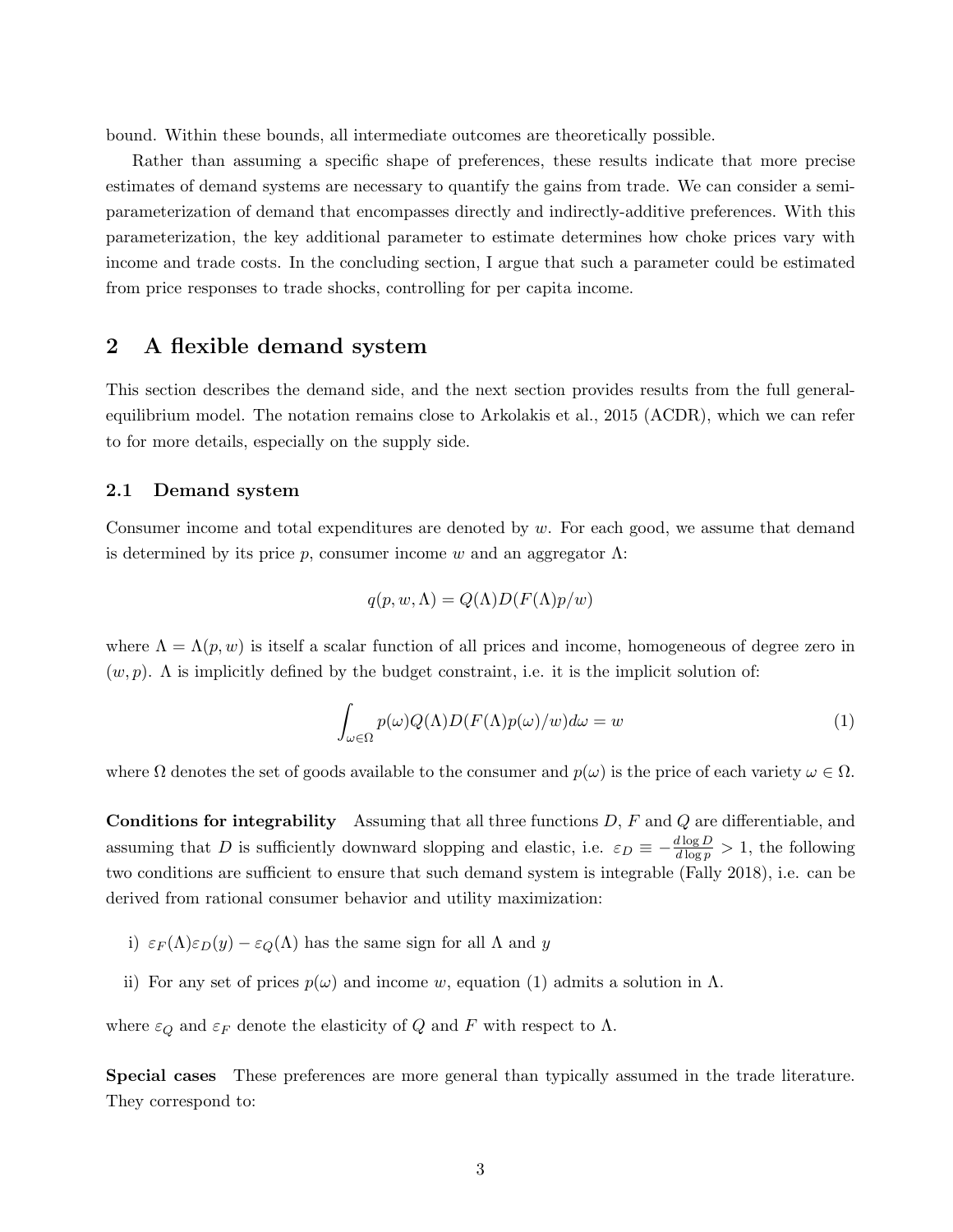- Directly-separable preferences when  $Q(\Lambda)$  is constant and  $F(\Lambda) = \Lambda$ .
- Indirectly-separable preferences when  $F(\Lambda)$  is constant and  $Q(\Lambda) = \Lambda$ .
- Homothetic Single Aggregator (Matsuyama and Ushchev 2017) when  $F(\Lambda) = Q(\Lambda) = \Lambda$ .
- Iso-elastic shifters, a useful parameterization:  $Q(\Lambda) = \alpha \Lambda^{\beta}$  and  $F(\Lambda) = \Lambda^{\gamma}$ .

In the case with iso-elastic shifters Q and F, it is without loss of generality to assume that  $\gamma \in \{0,1\}$ (where the case  $\gamma = 0$  corresponds to indirectly-additive preferences).<sup>6</sup> If  $\gamma = 1$ , a sufficient condition for integrability is that  $\beta < \varepsilon_D$ . Since we assume that  $\varepsilon_D > 1$ , a sufficient condition is  $\beta < 1$ . Note that  $\beta$  can be negative, which also ensures integrability. Indirectly-additive preferences can be seen as the limit case  $\beta \to -\infty$ , while directly-separable preferences correspond to  $\beta = 0$ .

However the homothetic case described here does not encompass QMOR (Feenstra, 2018b) and implicitly-additive homothetic preferences (Kimball, 1995) which require two aggregators to fully describe demand patterns.

### 2.2 Choke prices

Assume that  $D(\cdot)$  is equal to zero when prices are high enough (i.e. above a reservation price, or choke price). Without loss of generality, assume that  $D(x) = 0$  if and only if  $x \ge 1$ . Let us denote by P the choke price, the price above which demand is null. It is then equal to:

$$
P = \frac{w}{F(\Lambda)}\tag{2}
$$

A central observation by Simonovska (2015) and Bertoletti et al. (2018) is that prices are more strongly correlated across countries with per capita income than with market size or population. This motivates the use of indirectly-additive preferences rather than directly-additive preferences with which it is difficult to quantitatively reproduce the role of income. With indirectly-additive preferences, however,  $F$  is constant and the choke price is proportional to income. In contrast, the preferences used here allow for more flexibility in the general case.

To fully characterize how the choke price varies with income in the more general case, we need to account for how income affects  $\Lambda$ . Differentiating w.r.t w, we obtain:

$$
\frac{d \log \Lambda}{d \log w} = \frac{\int_{\omega \in \Omega} \lambda(\omega) \varepsilon_D(p(\omega)/P) d\omega - 1}{\varepsilon_F \int_{\omega \in \Omega} \lambda(\omega) \varepsilon_D(p(\omega)/P) d\omega - \varepsilon_Q} \tag{3}
$$

where  $\lambda(\omega)$  denotes the share of variety  $\omega$  in total expenditures. Hence:

$$
\frac{d \log P}{d \log w} = 1 - \varepsilon_F \frac{d \log \Lambda}{d \log w} = \frac{\varepsilon_F - \varepsilon_Q}{\varepsilon_F \int_{\omega \in \Omega} \lambda(\omega) \varepsilon_D(p(\omega)/P) d\omega - \varepsilon_Q}
$$

<sup>&</sup>lt;sup>6</sup>If  $\gamma \neq 0$ , consider the change in variable  $\Lambda' = \Lambda^{\gamma}$ .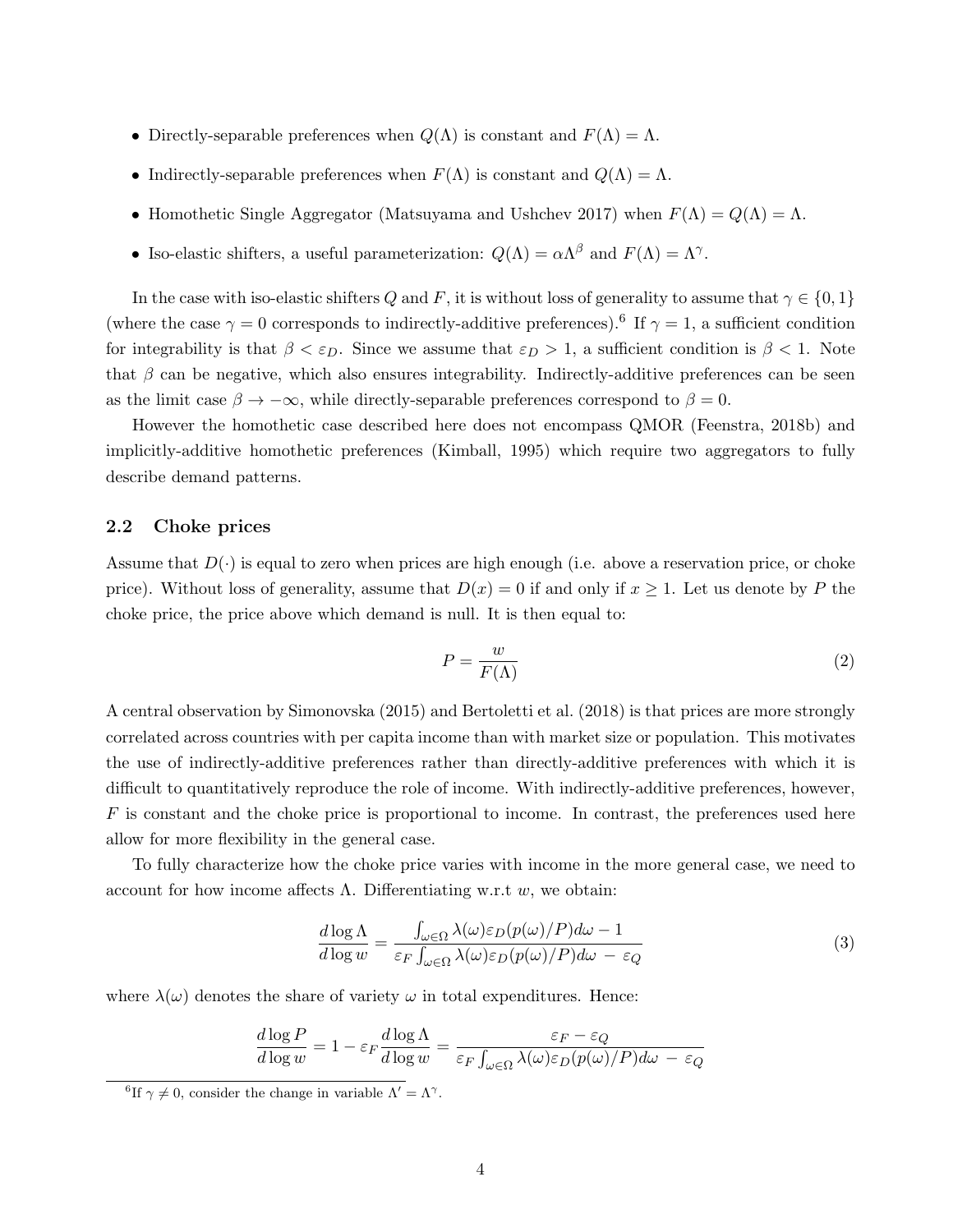where  $\varepsilon_D$  is the elasticity of  $1/D$ . In the iso-elastic case with  $F(\Lambda) = \Lambda$  and  $Q(\Lambda) = \alpha \Lambda^{\beta}$ , we have:

$$
\frac{d \log P}{d \log w} = \frac{1 - \beta}{\int_{\omega \in \Omega} \lambda(\omega) \varepsilon_D(p(\omega)/P) d\omega - \beta}
$$

where  $\beta$  can take any value between  $-\infty$  and 1. As  $\beta$  is assumed to be smaller than both 1 and  $\varepsilon_D$ , richer consumers have higher choke prices and consume a larger variety of goods—an empiricallyrelevant property (see e.g. Hummels and Klenow, 2005).

#### 2.3 Markups under monopolistic competition

Under monopolistic competition, we assume that each firm has a small market share and takes the price aggregator  $\Lambda$  as given. The price elasticity that a firm is facing is given by the elasticity of function  $D$ , and the markup is equal to:

$$
m = \frac{\varepsilon_D(p/P)}{\varepsilon_D(p/P) - 1} = \frac{\varepsilon_D(m \, c/P)}{\varepsilon_D(m \, c/P) - 1} \tag{4}
$$

Conveniently, this is the same formula as in ACDR, because markups do not depend on Q and F once we know the choke price  $P$ . As described in Fally (2018), function  $D$  can be very flexible, leading to flexible patterns of markups across firms. As in ACDR, we further assume that the price elasticity  $\varepsilon_D$  is weakly increasing in the price  $p/P$  (a.k.a. "second law of demand"). This additional assumption ensures that equation (4) has a unique solution in markups for each  $P/c$ , and implicitly defines markups as a function of the choke-price-to-marginal-cost ratio:

$$
m = \mu(P/c). \tag{5}
$$

This assumption also implies that markups are larger for low-cost firms, which is in line with empirical evidence (see e.g. De Loecker and Warzynski, 2012).

# 3 Trade, prices and the gains from trade

We now embed these preferences in a trade model with monopolistic competition as in ACDR. We consider multiple asymmetric countries, indexed by i and j. There is a single factor, labor, that is inelastically supplied, with population  $L_i$  in each country i. Wages and per capita income are denoted by  $w_i$ , and  $L_i$  is also the number of consumers in country i. Demand is as described above, with a choke price denoted by  $P_j = w_j/F(\Lambda_j)$  in each destination country j. We assume bilateral iceberg trade costs  $\tau_{ij} \ge 1$  between i and j. This leads to a cost thresholds  $c_{ij}^* = P_j/(w_i \tau_{ij})$ . Firms in country i with marginal cost above  $w_i c_{ij}^*$  face zero demand in country j if they also incur bilateral iceberg trade costs  $\tau_{ii}$ .

We further assume that the marginal cost shifter  $c$  for each firm is drawn from a Pareto distribution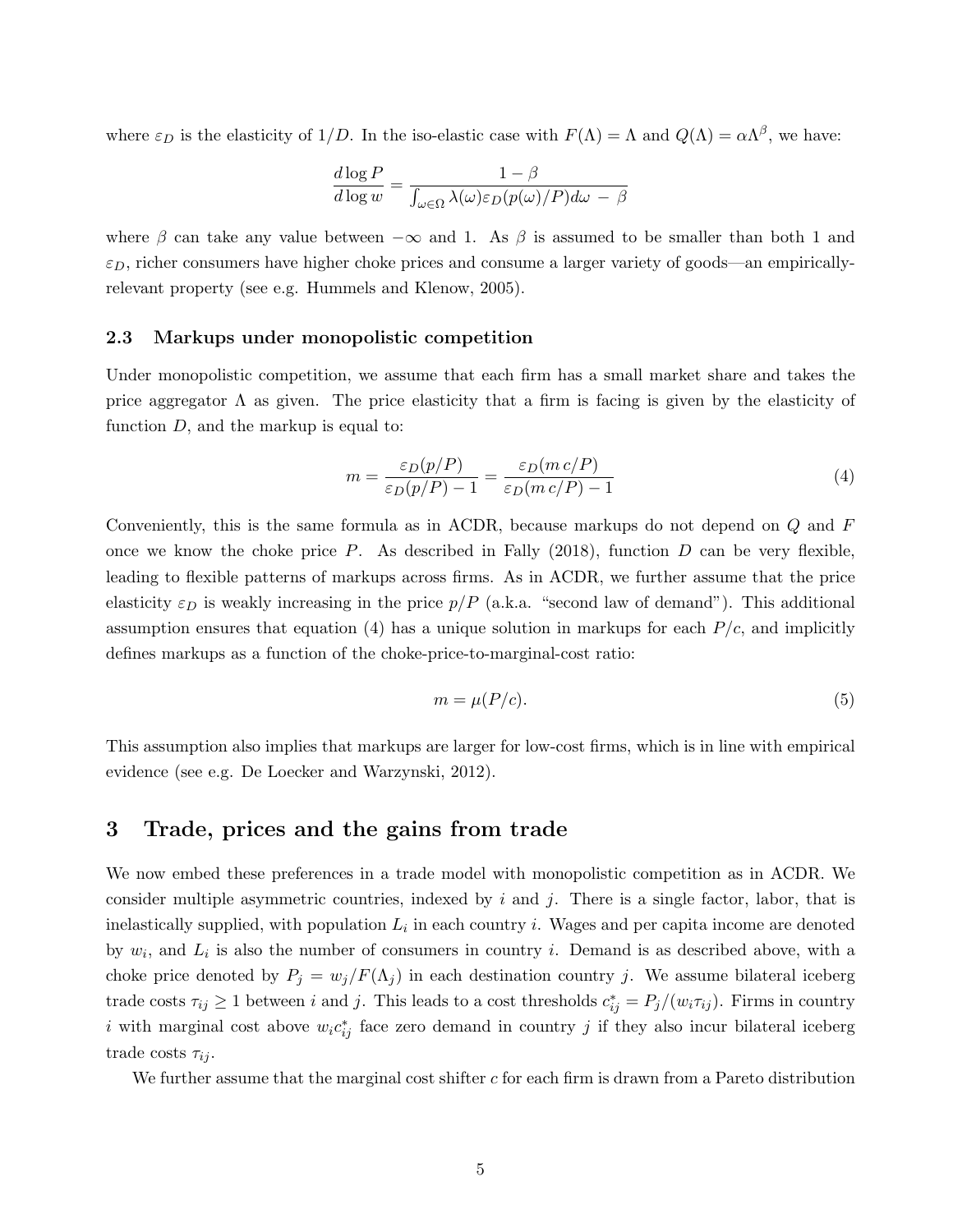with coefficient  $\theta > 1$ , so that the cumulative distribution of the marginal cost is given by:

$$
G_i(c) = b_i c^{\theta}
$$

where  $b_i$  is a parameter describing average productivity in country *i*. Assuming that  $b_i$  is small enough, this implies that the distribution of marginal costs among firms in country i exporting to destination j is a Pareto distribution with coefficient  $\theta$  and upper bound  $w_i c_{ij}^*$ . Finally, we assume for simplicity that the mass of firms  $N_i$  is fixed.<sup>7</sup>

#### 3.1 Gravity

As in ACDR, we obtain a gravity equation thanks to the assumption that marginal costs are drawn from a Pareto distribution. This leads to aggregate trade between countries  $i$  and  $j$  equal to:

$$
X_{ij} = \chi N_i b_i w_i^{-\theta} \times \tau_{ij}^{-\theta} \times L_j Q(\Lambda_j) P_j^{1+\theta}
$$
\n(6)

where  $\chi$  is a constant term (see Appendix). Trade  $X_{ij}$  is the product of a source-specific term  $N_i b_i w_i^{-\theta}$ , a dyadic trade cost term  $\tau_{ij}^{-\theta}$ , and importantly a destination-specific term  $L_j Q(\Lambda_j) P_j^{1+\theta}$  which depends on both the destination choke price  $P_j$  and the demand shifter  $Q(\Lambda_j)$ . Note that the latter is constant when preferences are directly separable, as often assumed with gravity equations.

In equation (6), the only difference from ACDR is that both  $P_j$  and  $Q(\Lambda_j)$  are now functions of a single scalar variable  $\Lambda_j$ . Let us remind that  $\Lambda_j$  is such that the budget constraint is satisfied, and that  $P_j = w_j/F(\Lambda_j)$ . Summing equation (6) for each destination j, this is equivalent to imposing:

$$
\sum_{i} X_{ij}/L_j = \chi Q(\Lambda_j) (w_j/F(\Lambda_j))^{\theta+1} \left( \sum_{i} N_i b_i (w_i \tau_{ij})^{-\theta} \right) = w_j \tag{7}
$$

which determines  $\Lambda_i$ , conditional on all wages.

With gravity equations and Pareto distributions, note also that aggregate profits are proportional to aggregate trade, as in ACDR:  $\Pi_{ij} = \zeta X_{ij}$  with  $\zeta < 1$ , even if we allow for variable markups.

### 3.2 Effect of trade costs on prices

Let us normalize wages to unity  $w_j = 1$  for a specific country j. Denote by  $\varepsilon_{Qj}$  and  $\varepsilon_{Fj}$  the elasticities of Q and F evaluated at  $\Lambda_j$ . By differentiating equation (7) we obtain:

$$
d \log P_j = -\varepsilon_{Fj} d \log \Lambda_j = \frac{\theta \varepsilon_{Fj}}{(\theta + 1)\varepsilon_{Fj} - \varepsilon_{Qj}} \sum_i \lambda_{ij} d \log(w_i \tau_{ij})
$$
(8)

where  $\lambda_{ij}$  refers to share of country i in total import of country j. Using the insight of Arkolakis et al. (2012), this gravity framework with elasticity  $\theta$  implies that the changes in import shares capture the changes in costs:  $\sum_i \lambda_{ij} d \log(w_i \tau_{ij}) = \frac{d \log \lambda_{jj}}{\theta}$ , and we obtain the following proposition:

 $7$ Note that the mass of firms remains constant under free entry with sunk costs and Pareto-distributed productivity.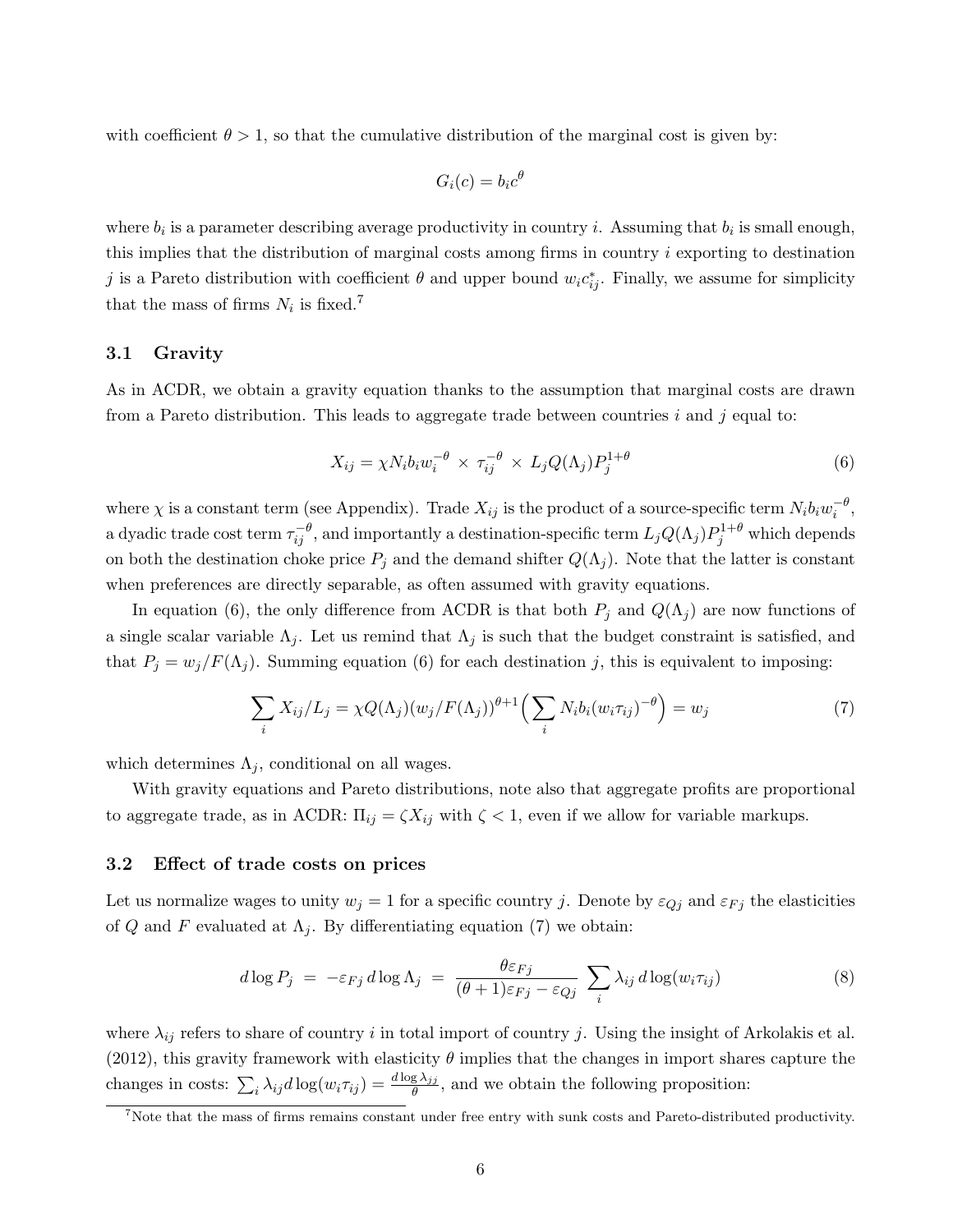**Proposition 1** For small changes in trade costs, the change in the choke price in country j is given by:

$$
d \log P_j = \frac{\varepsilon_{Fj}}{(\theta + 1)\varepsilon_{Fj} - \varepsilon_{Qj}} \, d \log \lambda_{jj} \tag{9}
$$

Conditional on changes in import penetration  $d \log \lambda_{jj}$  and the trade elasticity  $\theta$ , the effect on price levels can take any value between 0 (indirectly-additive) and  $-\frac{1}{\theta}$  $\frac{1}{\theta}d\log\lambda_{jj}$  (homothetic).

In the iso-elastic case with  $F(\Lambda) = \Lambda$  and  $Q(\Lambda) = \alpha \Lambda^{\beta}$  we have:

$$
d\log P_j = \frac{1}{\theta + 1 - \beta} \, d\log \lambda_{jj} \tag{10}
$$

We obtain the same formula as in ACDR but now with a continuum of  $\beta$ 's instead of imposing  $\beta$  to be equal to either 0 or 1. This semi-parameterization captures more simply the added flexibility that we obtain thanks to generalized separability, and is valid as long as  $\beta$  remains smaller than the elasticity of D (assumed to be larger than unity). It includes all tractable cases studied recently and provides a micro-foundation for intermediate cases. The homothetic case  $(\beta = 1)$  yields the largest effect on prices unless we assume a higher lower bound on price elasticities  $\varepsilon_D$ . Relative to homothetic preferences, the effect on prices is mitigated by a factor  $\frac{\theta}{1+\theta}$  with directly-separable preferences  $(\beta = 0)$ . The other extreme is obtained with indirectly-separable preferences (limit case  $\beta = -\infty$ ) where changes in trade costs do not affect the choke price:  $d \log P_j = 0$  (Bertoletti et al 2018).

Distribution of prices and markups In this framework, note that the choke price serves as a sufficient statistic for prices. Relative to the choke price, the distribution of prices remains invariant to changes in trade costs, given that the shape of the Pareto distribution is invariant to its truncation. Hence, Proposition 1 also describes how trade costs shift the entire distribution of prices.

In particular, as in ACDR, the distribution of markups remains invariant when marginal costs are drawn from Pareto. Markups are determined by the ratio of cost to the choke price and the function  $\mu(P/c)$ . This function does not vary across countries, and the distribution of  $P/c$  remains also invariant (Pareto distribution bounded at unity). This also implies that the average markup elasticity weighted by sales is also constant across countries and fully determined by functions  $\mu$ , D and the Pareto parameter  $\theta$  as in ACDR:

$$
\rho = \int_{1}^{\infty} \frac{d \log \mu}{d \log v} \frac{\mu(v)/v D(\mu(v)/v) v^{-\theta - 1} dv}{\int_{1}^{\infty} \mu(v')/v' D(\mu(v')/v') (v')^{-\theta - 1} dv'} \tag{11}
$$

One can notice that the distribution of markups (under monopolistic competition) does not depend on  $Q(\Lambda)$  and  $F(\Lambda)$ , the demand and price shifters.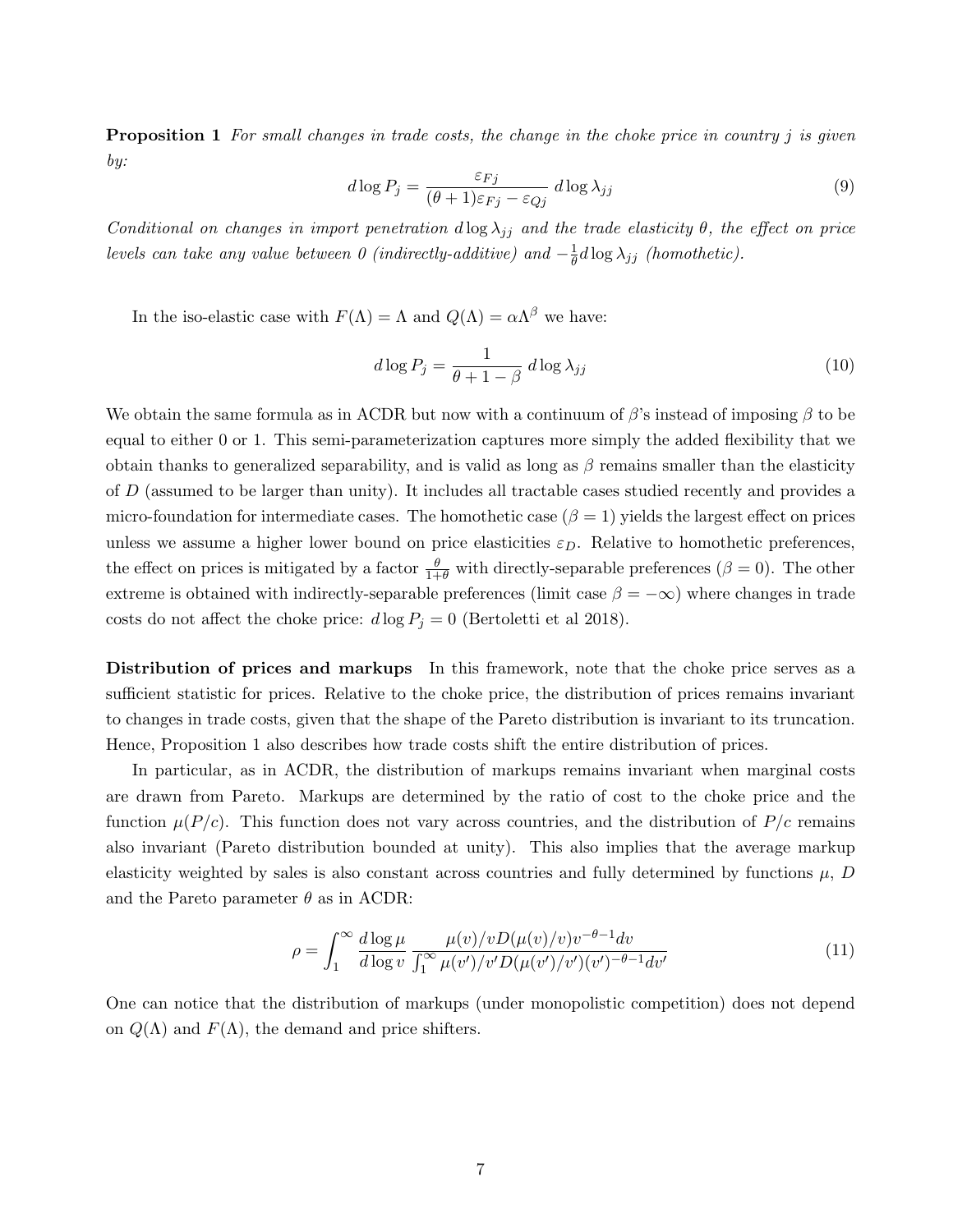#### 3.3 Gains from trade

We can now examine the effect of trade costs on welfare, combining the effect on price levels, markups and income. If we maintain the same supply structure that is standard to ACDR and various other firm-level trade models, the demand side influences the gains from trade through two channels: i) the shape of the function D determines markups and the markup elasticity  $\rho$ ; ii) the demand shifters  $Q$ and F affects price levels through the choke price.

Using the expenditure function, we obtain the changes in welfare for country  $j$ :

$$
d\log e_j = (1 - \rho) \sum_i \lambda_{ij} d\log(w_i \tau_{ij}) + \rho d\log P_j \tag{12}
$$

The first term is identical to ACDR and captures the direct effect of the changes in marginal costs and markups, while the second term captures the indirect effect on price levels through the choke price, which differs from ACDR as shown above. With  $\sum_i \lambda_{ij} d \log(w_i \tau_{ij}) = \frac{1}{\theta} d \log \lambda_{jj}$  (as in Arkolakis et al., 2012), the gains from trade  $dGT_j = -d \log e_j$  can be summarized by the following proposition:

**Proposition 2** For small changes in trade costs, the changes in welfare for country j are given by:

$$
dGT_j = -\left(\frac{1-\rho}{\theta} + \frac{\rho \varepsilon_{Fj}}{(\theta+1)\varepsilon_{Fj} - \varepsilon_{Qj}}\right) d\log \lambda_{jj}
$$
(13)

Conditional on changes in import penetration  $d \log \lambda_{ij}$ , trade elasticity  $\theta$  and markup elasticity  $\rho$ , the range of admissible elasticities  $\varepsilon_{Fj}$  and  $\varepsilon_{Qj}$  is such that the gains from trade can take any value between  $-\frac{1-\rho}{\theta}$  $\frac{-\rho}{\theta}d\log\lambda_{jj}$  (indirectly-additive case) and  $-\frac{1}{\theta}$  $\frac{1}{\theta}d\log\lambda_{jj}$  (homothetic case).

This includes the following three cases:

$$
dGT_j = -\frac{1}{\theta}d\log \lambda_{jj}
$$
 with homothetic preferences  
\n
$$
dGT_j = -\left(\frac{1-\rho}{\theta} + \frac{\rho}{\theta+1}\right)d\log \lambda_{jj}
$$
 Directly-separable preferences (ACDR)  
\n
$$
dGT_j = -\frac{1-\rho}{\theta}d\log \lambda_{jj}
$$
 Indirectly-separable preferences (Bertoletti et al, 2018)

By shutting down the effect on the choke price, Bertoletti et al (2018) obtain the lowest bound.

Again, it is practical to assume  $F(\Lambda) = \Lambda$  and  $Q(\Lambda) = \alpha \Lambda^{\beta}$ . Gains from trade then satisfy the same formula as in ACDR:

$$
dGT_j = -\left(\frac{1-\rho}{\theta} + \frac{\rho}{\theta+1-\beta}\right) d\log \lambda_{jj}
$$
\n(14)

but now with a continuous representation in  $\beta$ , where  $\beta$  can take any value between  $-\infty$  and 1 (and potentially higher if it remains smaller than the price elasticity  $\varepsilon_D$ ), implying again that lower and upper bounds correspond to the indirectly-additive and homothetic cases.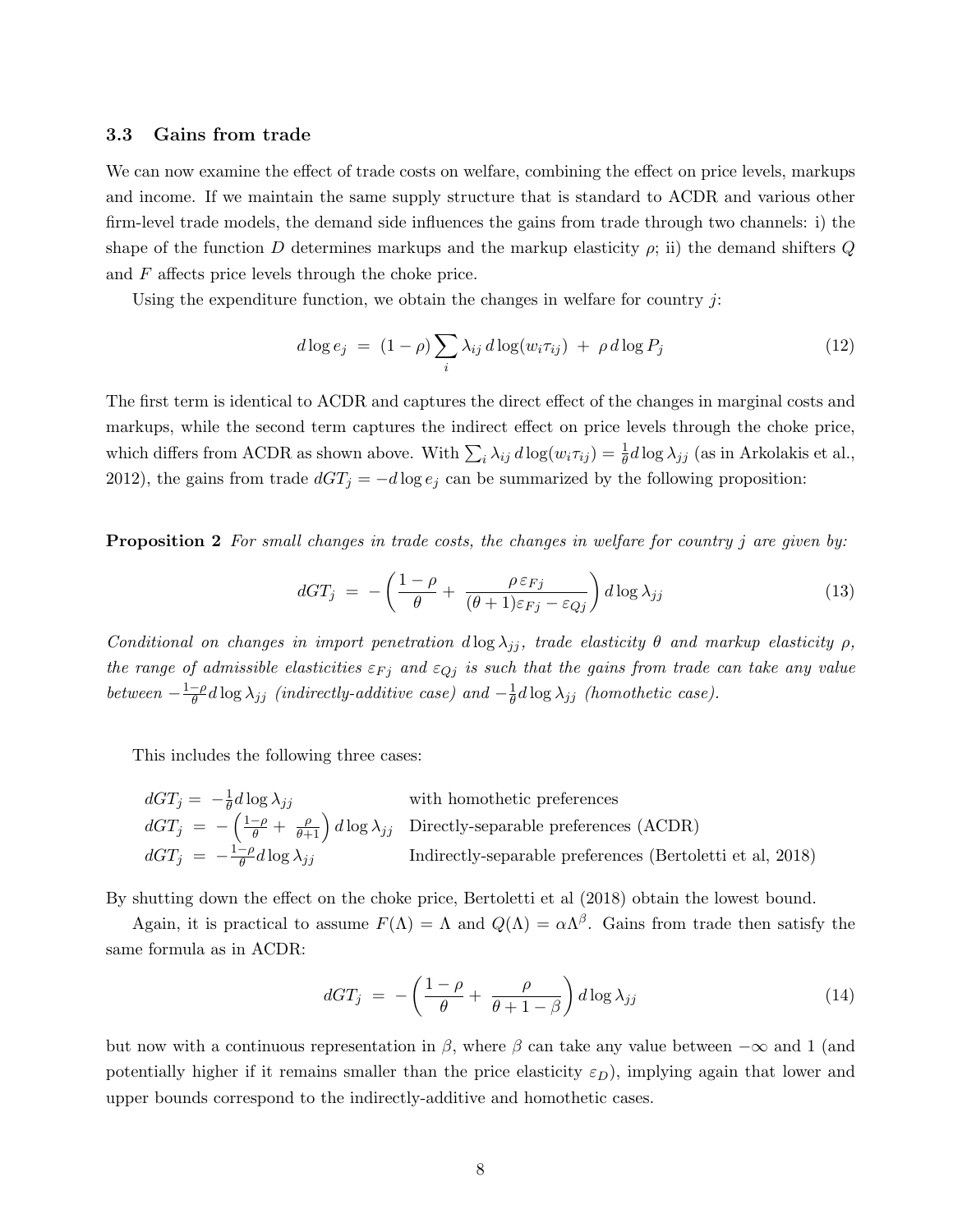Finally, while the homothetic case described here does not encompass QMOR and Kimball preferences used in ACDR, one can see that we obtain the same implications for the gains from trade as here with  $\beta = 1$ .

# 4 Concluding remarks

This paper examines the implications of trade for consumer welfare by considering a flexible yet tractable demand system (Gorman, 1972, 1995, Pollak, 1972, Fally, 2018) encompassing directlyseparable, indirectly-separable and homothetic preferences with a single aggregator. Embedded in a general-equilibrium trade model featuring gravity, such demand system allows for more flexible effects of trade and income on prices. In particular, the added flexibility is reflected in how trade affects choke prices (reservation prices). An upper bound of the gains from trade is provided by the homothetic case (as in Arkolakis et al., 2012), while a lower bound corresponds to the case of indirectly-separable preferences (as in Bertoletti et al., 2018), allowing for a continuum of intermediate cases.

Without any prior on the shape of preferences, this generalization leaves us with at least one additional parameter to estimate if we want to quantify the gains from trade (focusing on a parameterization such as the iso-elastic case).<sup>8</sup> The new parameter  $\beta$  influences the gains from trade through the choke price in particular, and determines how price levels depend on income and trade costs. Hence, to estimate  $\beta$ , a natural approach would be to examine how prices set by exporting firms depend on characteristics of the destination countries. In particular, it should be possible to identify  $\beta$  from variations in the degree of competition in the destination (e.g. captured for instance by changes in price indices and market access in destination markets), controlling for changes in per capita income.

# References

- Amiti, M., O. Itskhoki, and J. Konings (2014). Importers, exporters, and exchange rate disconnect. American Economic Review 104 (7), 1942–78.
- Arkolakis, C., A. Costinot, D. Donaldson, and A. Rodríguez-Clare (2015). The elusive pro-competitive effects of trade. NBER Working Paper 21370.
- Arkolakis, C., A. Costinot, and A. Rodríguez-Clare (2012). New trade models, same old gains? American Economic Review 102 (1), 94–130.
- Behrens, K., G. Mion, Y. Murata, and J. Südekum (2014). Trade, wages, and productivity. *International* Economic Review 55 (4), 1305–1348.
- Bertoletti, P. and F. Etro (2017). Monopolistic competition, as you like it. University Ca' Foscari of Venice, Dept. of Economics Research Paper Series, 08/2017.

<sup>&</sup>lt;sup>8</sup>Estimates of other parameters, the trade elasticity  $\theta$  and the markup elasticity  $\rho$ , can be borrowed from previous estimation approaches given that most of them are consistent with the current framework. For instance, Simonovska and Waugh (2014) provide an estimate of the trade elasticity  $\theta$ ; Amiti et al. (2014) and Arkolakis et al (2018), among many others, discuss how to identify the markup elasticity  $\rho$ , which determines the pass-through of costs to prices.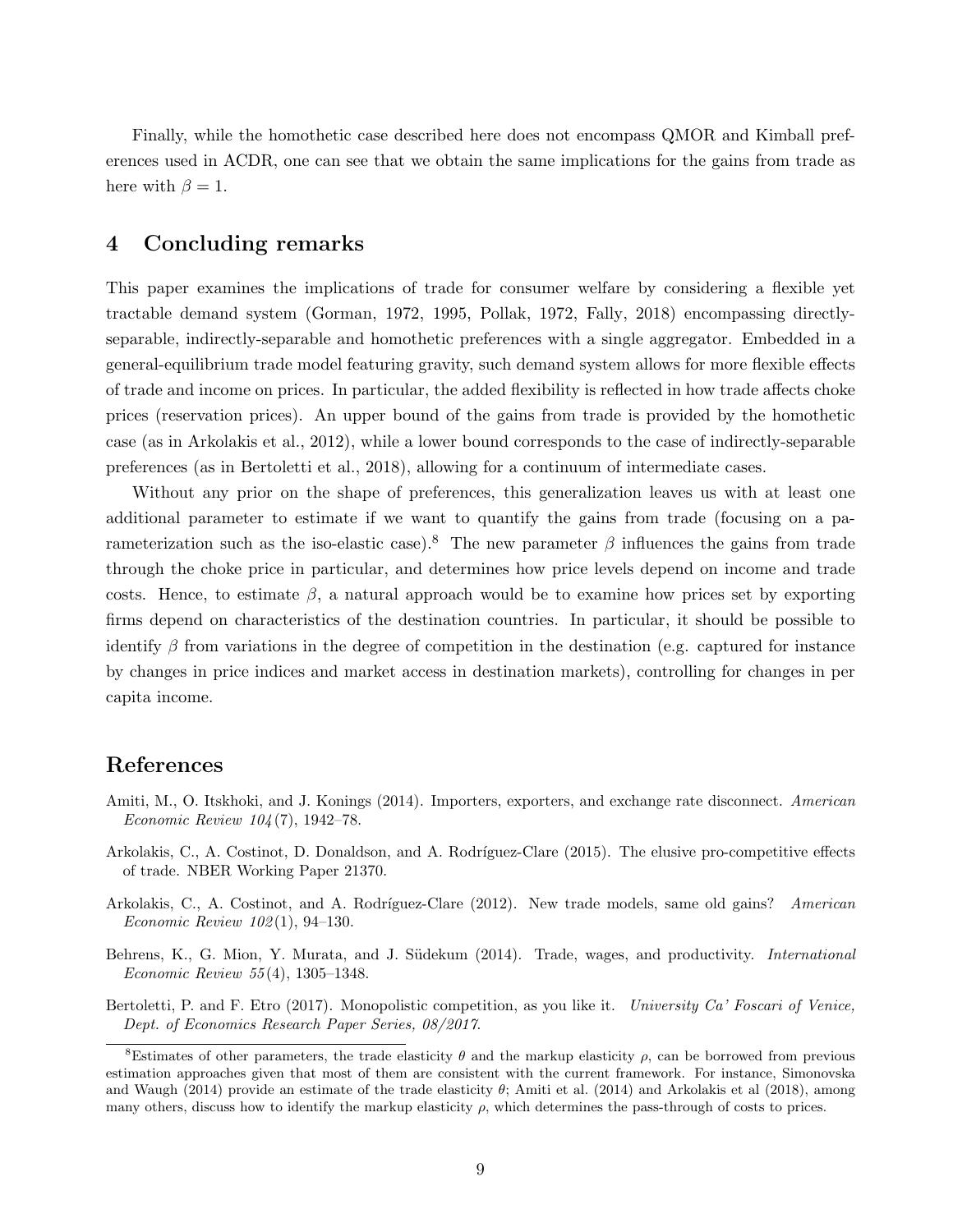- Bertoletti, P., F. Etro, and I. Simonovska (2018). International trade with indirect additivity. American Economic Journal: Microeconomics  $10(2)$ , 1–57.
- Chaney, T. (2008). Distorted gravity: the intensive and extensive margins of international trade. American Economic Review 98 (4), 1707–21.
- Costinot, A. and A. Rodríguez-Clare (2018). The US gains from trade: Valuation using the demand for foreign factor services. Journal of Economic Perspectives 32 (2), 3–24.
- De Loecker, J. and F. Warzynski (2012). Markups and firm-level export status. American economic re*view 102*(6), 2437–71.
- Fally, T. (2018). Integrability and generalized separability. NBER Working Paper 25025.
- Feenstra, R. C. (2018a). Alternative sources of the gains from international trade: Variety, creative destruction, and markups. Journal of Economic Perspectives 32 (2), 25–46.
- Feenstra, R. C. (2018b). Restoring the product variety and pro-competitive gains from trade with heterogeneous firms and bounded productivity. Journal of International Economics 110, 16–27.
- Gorman, W. M. (1972). Conditions for generalized additive separability. Unpublished transcript, now printed in Gorman (1995).
- Gorman, W. M. (1995). Collected Works of WM Gorman: Separability and Aggregation, Volume 1. Oxford University Press.
- Hummels, D. and P. J. Klenow (2005). The variety and quality of a nation's exports. American Economic Review 95 (3), 704–723.
- Kimball, M. (1995). The quantitative analytics of the basic neomonetarist model. Journal of Money, Credit and Banking 27 (4), 1241–77.
- Matsuyama, K. and P. Ushchev (2017). "Beyond CES: Three alternative classes of flexible homothetic demand systems". Working paper.
- Melitz, M. J. (2003). The impact of trade on intra-industry reallocations and aggregate industry productivity. Econometrica 71 (6), 1695–1725.
- Pollak, R. A. (1972). Generalized separability. *Econometrica: Journal of the Econometric Society*, 431–453.
- Simonovska, I. (2015). Income differences and prices of tradables: Insights from an online retailer. The Review of Economic Studies 82 (4), 1612–1656.
- Simonovska, I. and M. E. Waugh (2014). The elasticity of trade: Estimates and evidence. Journal of international Economics  $92(1)$ , 34-50.

### Appendix

### A) Effect of income on the price aggregator

Differentiating equation (1) yields:

$$
\int_{\omega \in \Omega} \lambda(\omega) \left[ \varepsilon_Q \frac{d \log \Lambda}{d \log w} - \varepsilon_D \varepsilon_{Fj} \frac{d \log \Lambda}{d \log w} + \varepsilon_D \right] d\omega = 1
$$

We obtain equation (3) by solving for  $\frac{d \log \Lambda}{d \log w}$ . Note that  $\varepsilon_Q$  and  $\varepsilon_F$  depend only on  $\Lambda$  while  $\varepsilon_D$  varies across product varieties and depend on  $F(\Lambda)p(\omega)/w = p(\omega)/P$ .